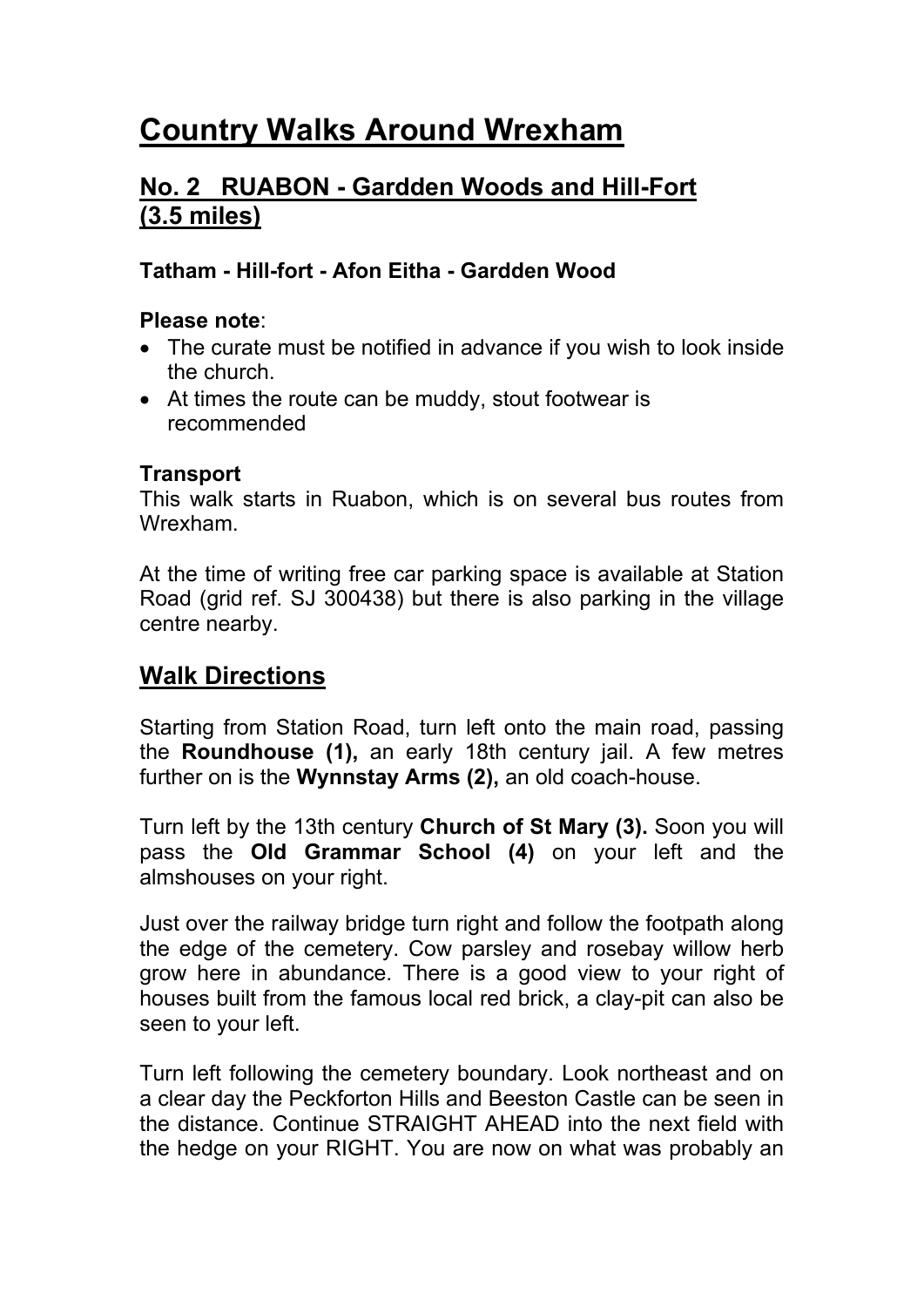original track from the hill fort, which you will see later. Follow the same line along a muddy lane to **Tatham Farm (5).** 

Go quietly through the farmyard, passing the recent barn conversions, to the road and turn right. Going downhill this lane runs adjacent to **Offa's Dyke (6),** which is the bank on your right. There are some majestic old oak, beech and sycamore trees here. You will also pass a 'Ruabon Heritage Trail' information board. Turn left just before the Industrial Estate into a lane. Going steeply uphill, you may notice the great variety of plant life here. Herb robert, ramsons, hart's tongue fern, foxglove and woody nightshade abound; also holly, horse chestnut and elder trees.

Follow the bend round to the right past the chalet-type house. Further on note the **Ice-House** on the left and on the opposite side of the road the site of **Gardden Lodge (7).** Up around the bend and past Pen-y-coed, the remains of the prehistoric **Hillfort (8)**  come into view. Here there is a second 'Ruabon Heritage Trail' board, with some interesting natural & historical background information on the area.

There are some beautiful beech trees here as well as an abundance of bird life. Extensive, picturesque views to the right reveal the now restored and landscaped Delph opencast mine workings. Turn right by the semi-detached, Ruabon brick houses, go past the stone cottage and the path leads you left into **'Rocky Woods' (9)** 

You will come to a sandstone quarry on your right. From the point where it is closest to the path count 80 average adult paces to a fork. (The fork is at approximately SJ 29442 44531; this could be useful if you have a GPS.) Take the path on the right and after 25 paces turn left down a small slope (SJ 29424 44539).

Keep going downhill to pass another quarry on the left. Here you find yourself on a narrow ridge, with a chain mesh fence to your left, between the quarry and the river valley. Once nearing the bottom continue in the same direction to find a broad cart track and waymarker.

Turn left and in a few metres take the right fork to reach the famous 'Devil's Bridge' that crosses the Afon Eitha, a notorious spot for suicides in the 18th century. The wood is rich with plant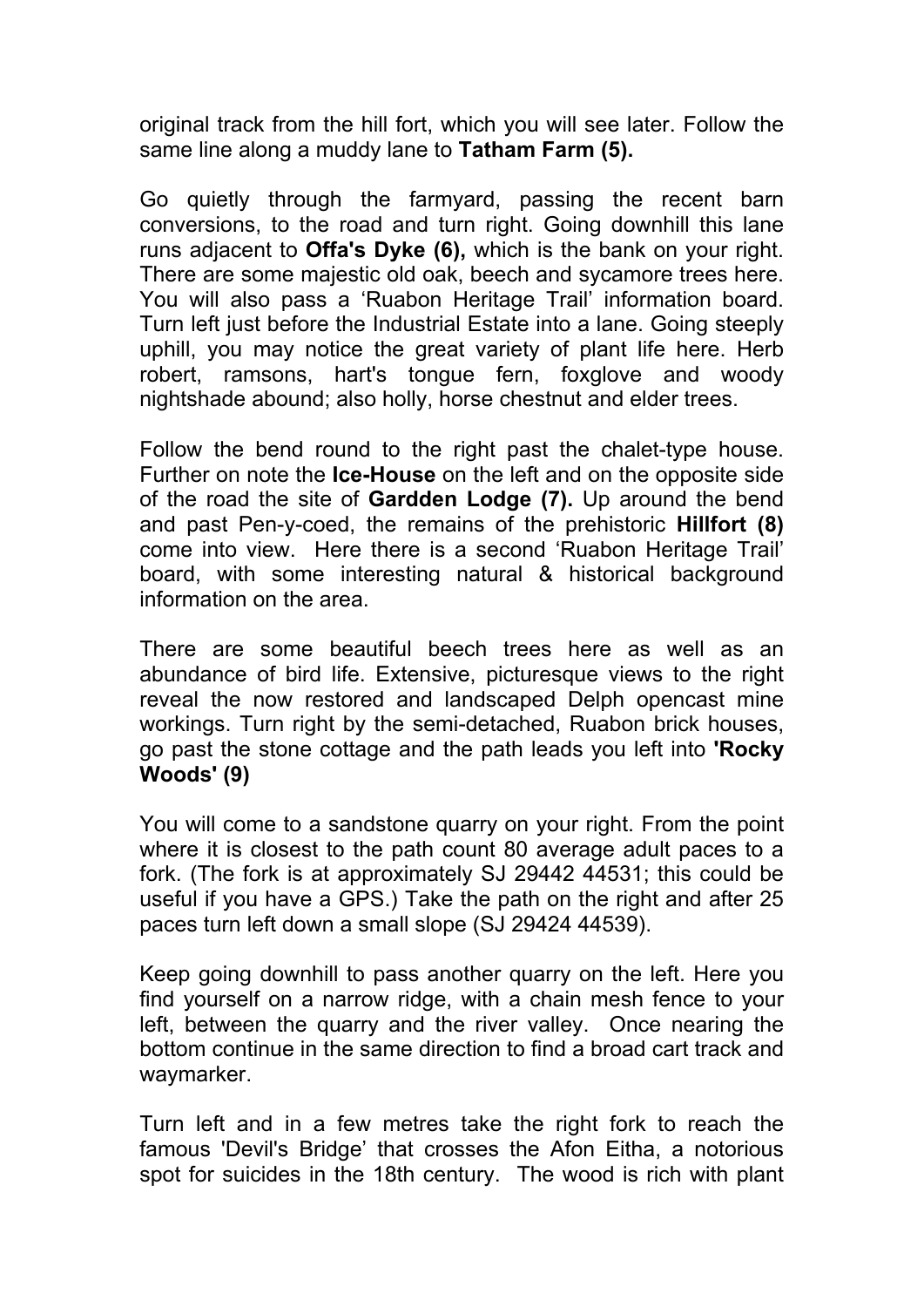life: bluebell, ramsons, yellow archangel, and oak, beech and rowan trees to name but a few.

Go over the bridge and follow the path to the right up the hill. Turn right onto the B5097. Across the road notice the clinker in the wall. There was a foundry nearby and 'clinker' or slag is the waste from the furnace.

Continue past **Wynn Hall (10),** and just after the house 'Brooklyn' (large white house) turn right onto a footpath that leads almost immediately to a gate and stile. Once over the stile the footpath then descends gradually to a footbridge.

Go over the footbridge and follow the obvious path diagonally right across the field and up to the top of the embankment. Head straight on passing a path to your right, to cross over a culvert and on through a few trees and into an open field.

Descend to the hedge on your right, which you should then follow. This grassy bank is unimproved meadowland - a sanctuary for wild flowers - including vetch, sweet vernal grass, field woodrush and birdsfoot trefoil. Head for the large beech tree in the bottom corner of the field and once over the stile you are back in Rocky Woods.

Follow the main track through the woods. You'll soon re-join the track you previously walked on to reach Devils Bridge. This time continue past the bridge along the track, passing the red brick cottages to the road.

Diagonally across to the right you'll see six steps up the roadside embankment. Go up these and through the kissing gate and walk along the top of the steep bank, near to the hedge. The curious ridges in this field are the result of landslip, a common feature of clay soils on steep slopes.

On the other side of this field follow the path, over the stile, along the boardwalk, into some trees to reach the road. Turn right.

Take the lane to the left of the Great Western public house signposted for the station and follow it to the footbridge across the river. By the waterfall look out for sycamore, willow and rowan trees, and in the spring, ramsons, bluebell and cow parsley. Go under the railway bridge and follow the path back to Station Road.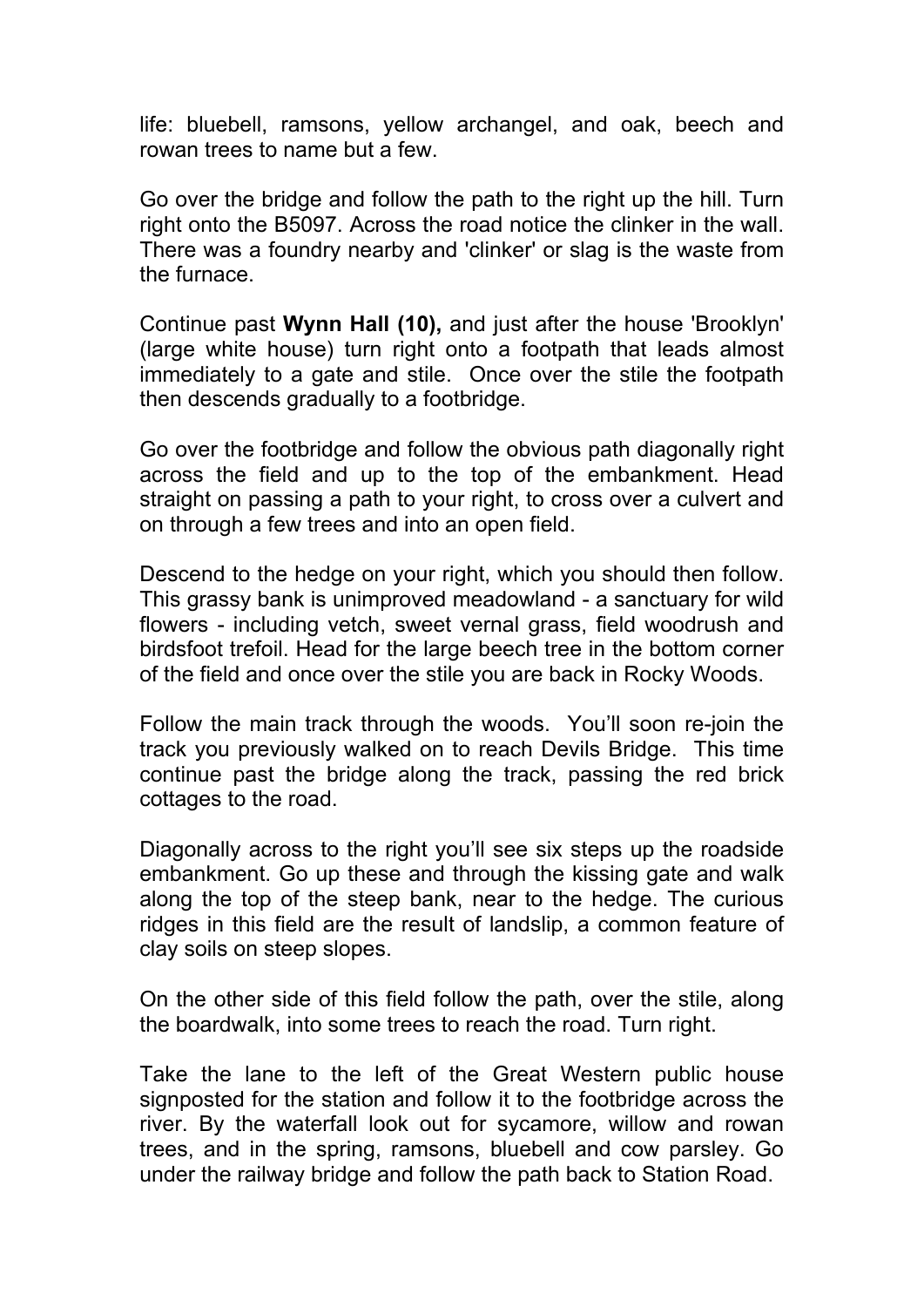# **Places Of Interest**

(1) The ROUNDHOUSE is one of three of its kind in North Wales. It was used to imprison drunks and undesirables overnight.

(2) The WYNNSTAY ARMS HOTEL is an old coaching house named after the Wynn family. It was here that the stagecoaches would change their horses for the next part of their journey.

(3) St MARY'S CHURCH has a fascinating churchyard, some notable monuments, and a 14th century fresco entitled 'The Works of Mercy'. It also has six bells each bearing a different inscription.

(4) The OLD GRAMMAR SCHOOL was founded in 1618 and was used as a school until 1858.

(5) TATHAM FARM takes its name from Richard Tatham who was tenant around 1784. It was originally two farms.

(6) OFFA'S DYKE was constructed in the 8th century by Offa, King of Mercia. It is approximately 138 km (80 miles) long and provided a boundary between England and Wales.

(7) GARDDEN LODGE was the home of the High Sheriff of Denbighshire, Edward Rowland, in the early 19th century. ICEHOUSES were a feature of 19th century estates. Built for the storage of meat, these buildings were usually constructed with thick walls and often partly underground for extra insulation. The large bulk of ice collected in the winter would keep the meat edible for up to a year.

(8) GARDDEN FORT possibly dates back to the early Iron Age. Extending to four acres, and partly enclosed by a drystone wall, it was defended by two banks and three ditches on the south side. No excavation has been made of the fort but it is possible that it may still have been occupied in the  $8<sup>th</sup>$  century.

In 1167 a battle was fought on this site between Owain Cyfeliog, Prince of Upper Powys, and the English and Normans. This battle